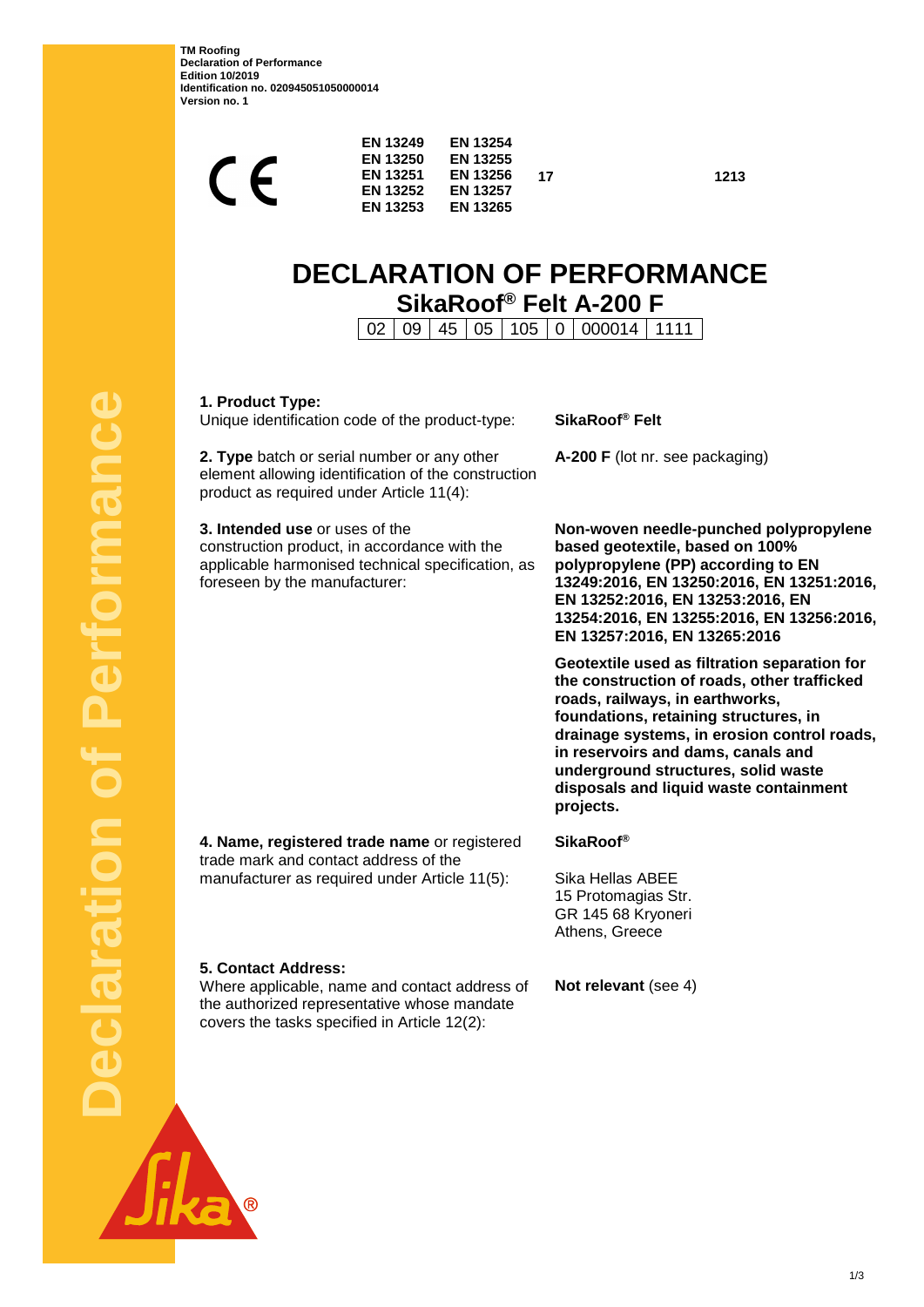## **6. AVCP:**

System or systems of assessment and verification of constancy of performance of the construction product as set out in CPR, Annex V:

## **7. Notified body:**

In case of the declaration of performance concerning a construction product covered by a harmonised standard:

### **1213**

**System 2+**

Notified factory production control certification body No. 1213 performed the initial inspection of the manufacturing plant and of factory production control and the continuous surveillance, assessment and evaluation of factory production control and issued the certificate of conformity of the factory production control (FPC) 7051.

#### **8. Notified body:**

In case of the declaration of performance concerning a construction product for which a European Technical Assessment has been issued:

#### **Not relevant** (see 7)

### **9. Declared performance**

| <b>Essential</b><br>characteristics              | Performance                                                                                                                                     | <b>Test Standard</b> | <b>Harmonized Technical</b><br><b>Specification</b> |
|--------------------------------------------------|-------------------------------------------------------------------------------------------------------------------------------------------------|----------------------|-----------------------------------------------------|
| Tensile Strength,<br>transversal                 | 2,5 kN/m (- 0,4)                                                                                                                                | EN ISO 10319         |                                                     |
| <b>Tensile Strength,</b><br>longitudinal         | 1,5 kN/m $(-0,2)$                                                                                                                               | EN ISO 10319         |                                                     |
| Elongation at break,<br>transversal              | 100% (±25%)                                                                                                                                     | EN ISO 10319         | EN 13249:2016<br>EN 13250:2016<br>EN 13251:2016     |
| Elongation at break,<br>longitudinal             | 100% (±25%)                                                                                                                                     | EN ISO 10319         |                                                     |
| <b>Static Puncture (CBR</b><br>test)             | 350 N (-10%)                                                                                                                                    | <b>EN ISO 12236</b>  |                                                     |
| <b>Dynamic perforation</b><br>(cone drop test)   | 27,0 mm (5,5 mm)                                                                                                                                | <b>EN ISO 13433</b>  |                                                     |
| <b>Pyramid puncture</b>                          |                                                                                                                                                 | EN 14574             | EN 13252:2016<br>EN 13253:2016                      |
| Characteristic opening<br>size                   | 100 $\mu$ m ( $\pm$ 20)                                                                                                                         | EN ISO 12956         | EN 13254:2016<br>EN 13255:2016                      |
| <b>Water permeability</b><br>normal to the plane | 75 $I(s \, m^2)$ (-23)                                                                                                                          | EN ISO 11058         | EN 13256:2016<br>EN 13257:2016                      |
| Water flow in the plane<br>(20 kPa, i=1)         | 4,0 $*$ 10 <sup>-6</sup> m <sup>2</sup> /s (-1,4 $*$ 10 <sup>-6</sup> )                                                                         | EN ISO 12958         | EN 13265:2016                                       |
| <b>Weathering resistance</b>                     | To be covered within 1 day<br>after installation                                                                                                | EN 12224             |                                                     |
| <b>Oxidation resistance</b>                      | Durable in natural soil with<br>4 <ph<9 and="" soil="" temperature<br=""><math>&lt;</math>25 °C for a minimum of 5<br/>year service life</ph<9> | EN ISO 13438         |                                                     |
| Dangerous substances                             | Less than required by national<br>regulations in EU Member<br>states                                                                            |                      |                                                     |